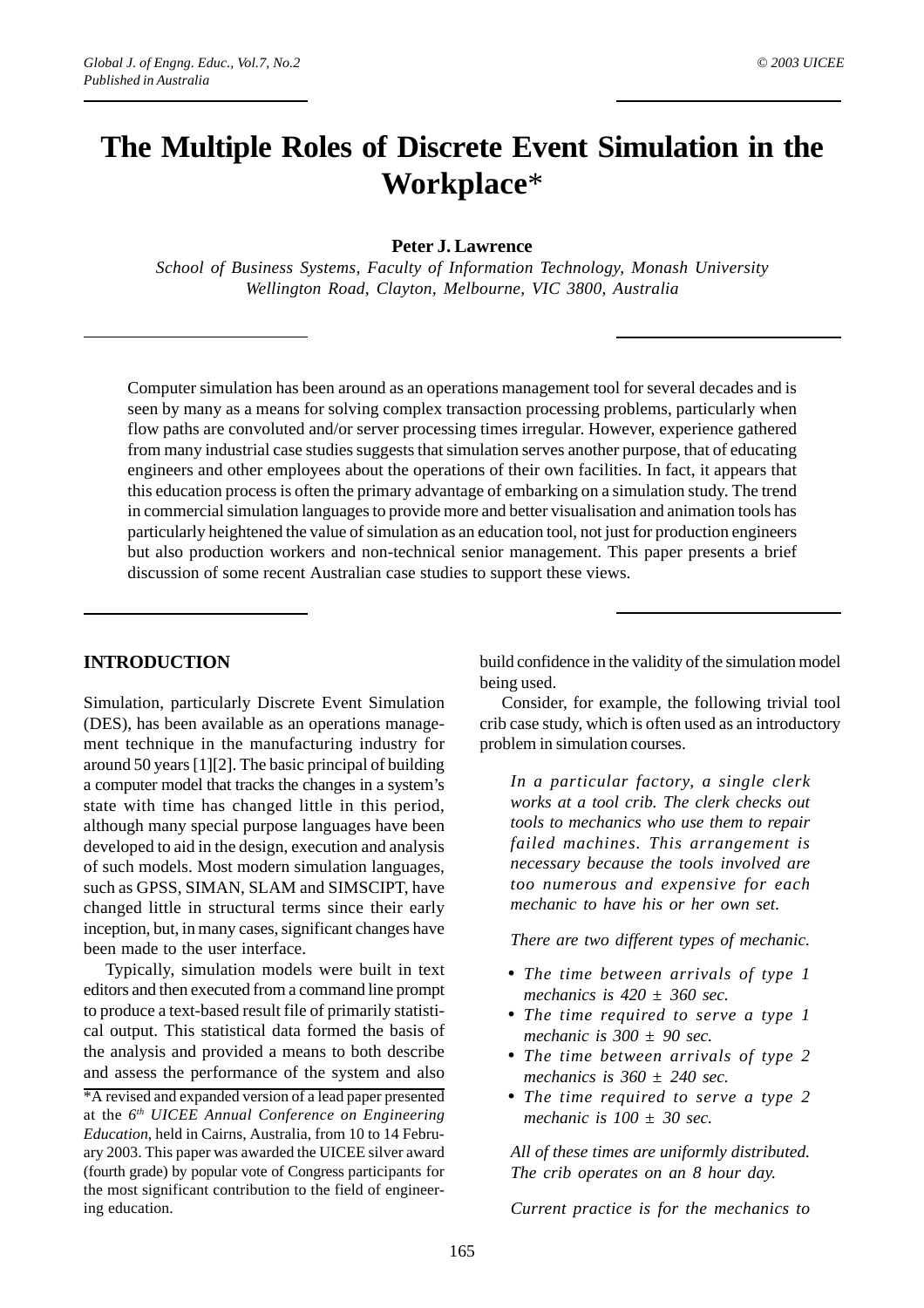*queue at the tool crib while the clerk serves them on a first come first served basis.*

*It has been suggested that since type 2 mechanics can always be served faster than type 1 (see service time data above) that the operation would be more efficient if type 2 mechanics were accorded a higher priority and served first. It is argued that this will result in a shorter average queuing time for all mechanics and would hence cut costs because mechanics would waste less time waiting and machines would be repaired and back in production faster.*

*Would this change in service order, from First Come First Served (FCFS) to Shortest Processing Time (SPT), reduce the average waiting time and, if so, by how much?* [3].

Schriber's GPSS/H model for the SPT configuration is shown in Figure 1, along with an extract of sample output from running the model [4]. While it offers a useful solution to the initiated expert, this form of model and results presentation is very technical in nature and is hence likely to make diminishing degrees of sense as it is passed from the simulation analyst to the industrial engineer to the operations manager and, finally, the company board. Similarly, it is generally incomprehensible to shop floor workers and, hence, they are excluded from the process.

This difficulty in understanding the implications of simulation results as the client becomes more remote from the technical details of the company's operations, can undermine management confidence in the results and thus limit the potential of simulation as a tool to improve operations. This is particularly true for small businesses where the cost of employing the necessary in-house technical expertise may be prohibitive.

However, developments in computer hardware and software have had one obvious impact on the underlying functionality of specialist simulation languages in that there has been a substantial advance in the quality of tools available to allow visualisation of the system. In particular, the past decade has brought significant improvements in the quality and utility of 2-dimensional and, more recently, 3-dimensional animated representations of the physical system being modelled [1][5]. Such systems bolster confidence sometimes lacking in *black-box* systems, such as the GPSS/H model presented above.

Figure 2 presents the same model built in a dedicated simulation package known as *Arena*, produced by Rockwell Software [4]. While there is an underlying text-based program conceptually similar to GPSS/H, the entire model was built graphically by adding and connecting high-level elements, such as servers and sources. However, what is important from the client's point of view is that, in addition to the traditional statistical output, this model's output includes animation of the graphical elements used to construct it (see Figure 3).

It can be convincingly argued that the addition of animation does little or nothing to improve the numerical accuracy of the simulation and its resultant system analysis, but it has nevertheless added a new dimension to the usefulness of such models in industrial application. There is evidence to suggest that simulation study clients, such as industrial engineers and operation managers, see simulation animation as a value-added component of the traditional study [5-7].

While discrete event simulation is seen as primarily a tool for analysing, and hence solving complex transaction processing problems, this article argues that it also has a significant educational role to play in industry. Furthermore, this role is substantially enhanced by the inclusion of animation in the study.

Qualitative evidence to support this assertion is presented by way of a collection of recent Australian case studies where discrete event simulation models were commissioned to solve various industrial problems.

### **CASE STUDIES**

All of the case studies presented here involved the construction of simulation models using either of the specialist simulation language systems *QUEST* (produced by Delmia Corp., formerly Deneb Robotics) or *Arena* [8].

*QUEST* is designed for the construction of discrete event simulations that model the overall flow of resources through and between work cells and is thus well suited to reviewing the performance of production lines. *QUEST*, like *Arena*, includes graphical model construction and run-time animation. *QUEST* presents a detailed and dimensionally accurate 3-dimensional animation of the system as part of its output, as opposed to the 2-dimensional animation of *Arena*. However, as a consequence, *Arena* is considerably more computationally efficient in terms of run speed than *QUEST* and so each tool suits its own set of modelling problems.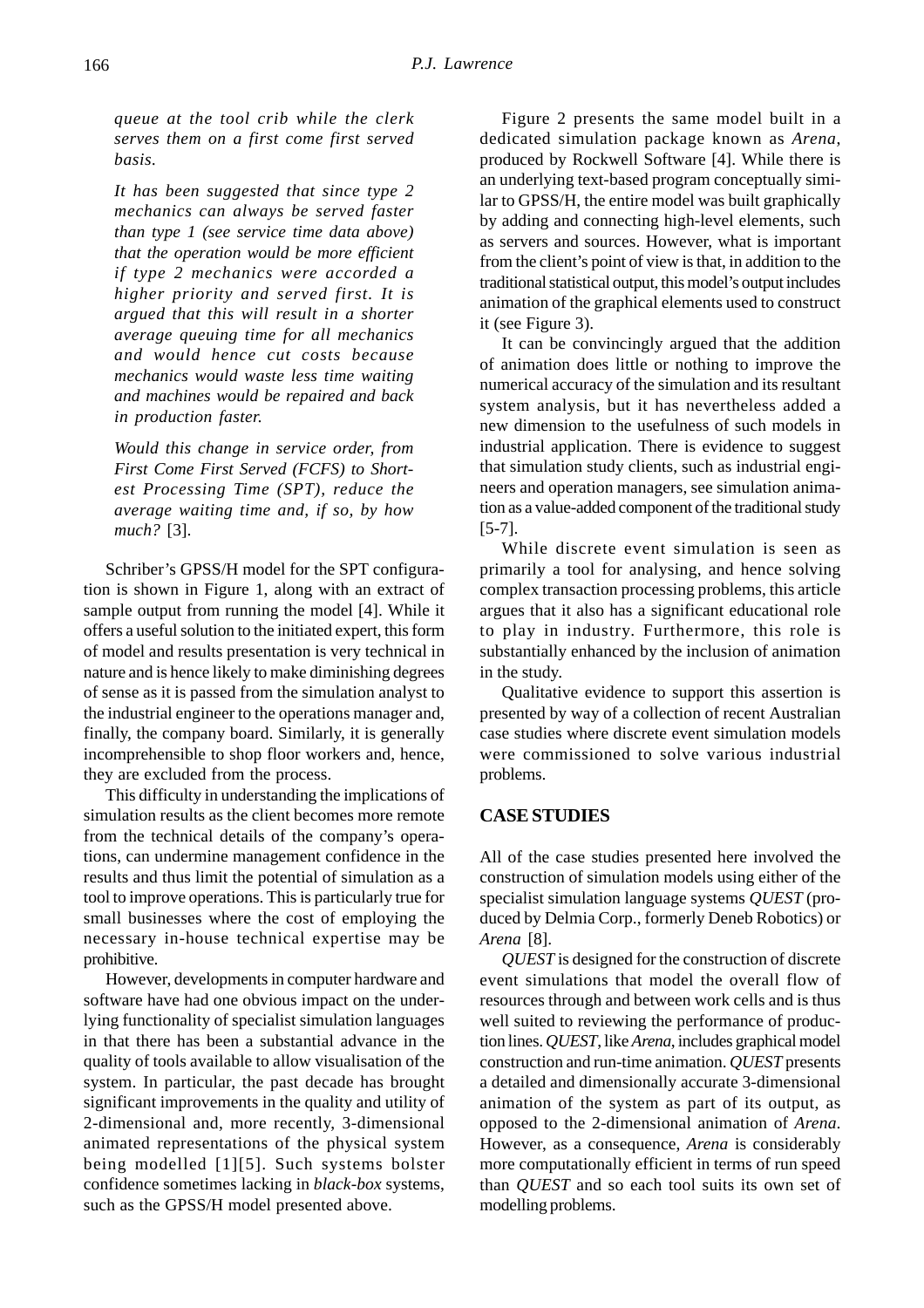

Figure 1: Sample GPSS/H program and output [1].

#### **Case 1: Automotive Production Line**

With the introduction of a new model, an automotive plant must generally undergo significant re-tooling. In this case, the addition of various new features and options on upcoming new models meant that some significant changes needed to be made to the operation of the final stages of the production line. The simulation models the final stages of the production process. Vehicles, upon reaching the end of the assembly line are driven onto, or into the limited queue space for, one of the wheel and headlamp alignment stations and then, after completion of the alignment process, onto the test rolls. At the test rolls, a bank of tests are performed on each vehicle at speeds of up to 120 km per hour to ensure that the vehicle is performing to specification. Once again, should all of the test rolls be occupied, vehicles need to wait in the limited queue space between the alignment rigs and the test rolls.

The production line had been operating smoothly for some years but considerable uncertainty was about to be introduced due to the introduction, for the first time, of Independent Rear Suspension (IRS) to certain models. This necessitated the installation of a new, separate, laser wheel alignment station, thus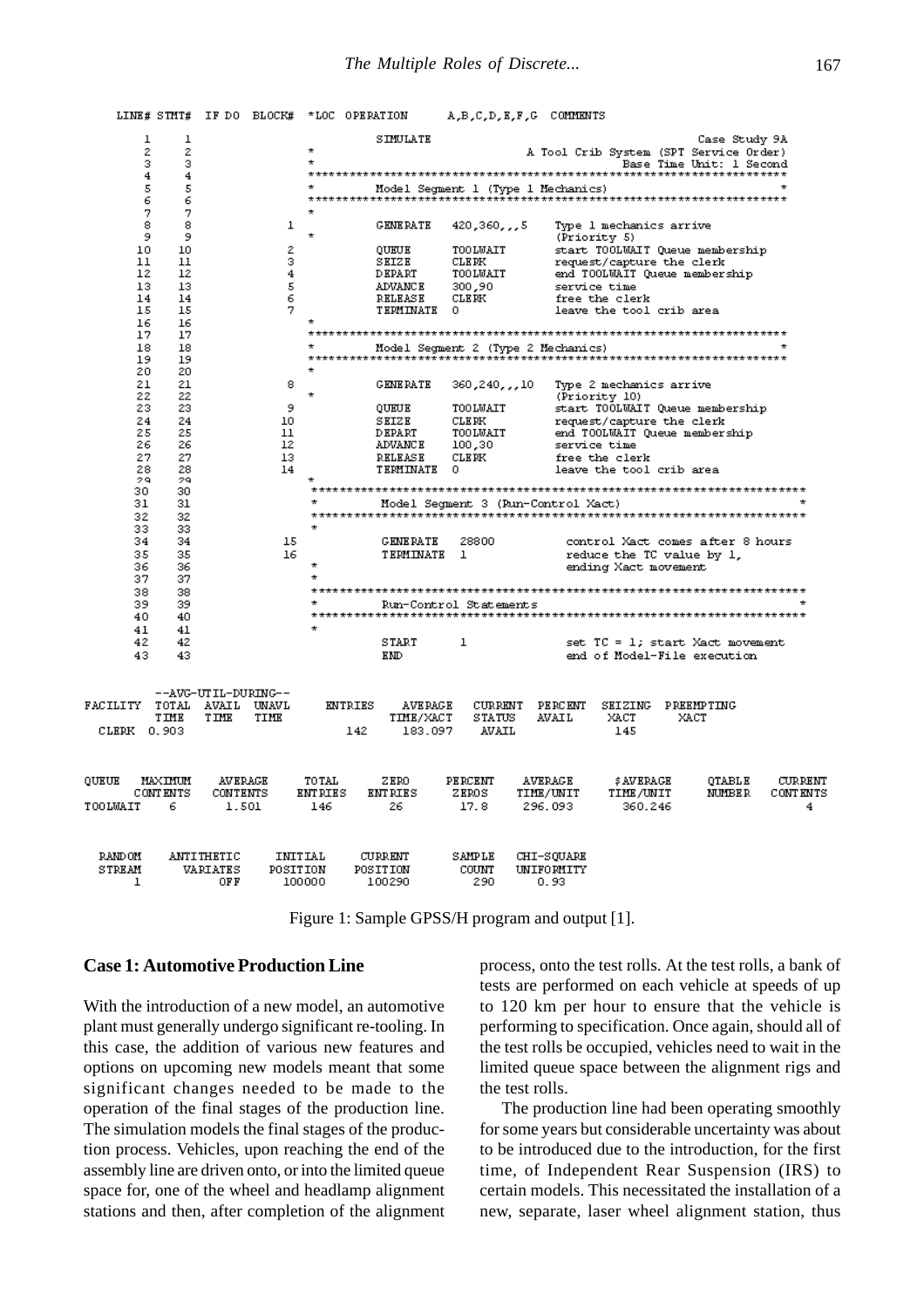

Figure 2: SPT Tool Crib Simulation built in *Arena*.



Figure 3: SPT Tool Crib Simulation running with animation in *Arena*.

adding the following complications to the system:

- The addition of this third rig, while being an extra alignment resource, was the only station capable of aligning IRS vehicles, and so complicated the process of assigning vehicles to alignment stations as they came off the production line.
- The time to align IRS wheels on the new rig was three times that of traditional vehicle suspension and was therefore a potential resource bottleneck.
- The test rolls' traffic patterns, and hence the necessary traffic flow rules for operators, would be altered unpredictably by the new alignment process and hence test roll cycle times may need to be revised in order to ensure smooth operation.
- The limited space for vehicle queues meant that there was little scope for accommodating even transient bottlenecks, because once the wheel alignment queues filled, the production line would

need to be stopped with lost retail production value of around \$40,000 per minute.

A simulation model (a still picture taken from the output is presented in Figure 4) was used to study the operation of the wheel alignment, wheel balancing, headlamp alignment, test rolls, final inspection, detailing and water testing of vehicles.

Major objectives of the study included:

- Determination of target cycle times for these processes;
- Determination of the preferred location for the construction of new balance rolls;
- Investigation and identification of potential traffic congestion problems;
- Confirmation that existing labour levels would be sufficient;
- Testing of proposed rules for selecting which aligner and test rolls each vehicle should use.

The model was successfully used to determine workable traffic flow rules and determine target values for station cycle times and IRS vehicle build rules (the minimum number of non-IRS vehicles that must roll off the production line between two IRS vehicles). However, it transpired that the study had additional benefits to the client.

An obvious advantage of animation in this case study occurred in the model validation process. In building a simulation model, it is necessary to make decisions about the scope and level of the model. The modeller must judiciously disregard the parts of the system (scope) and the details (level) that will have zero or negligible impact on the objectives of the study.



Figure 4: Detail from simulation of automotive production line showing wheel alignment work cells.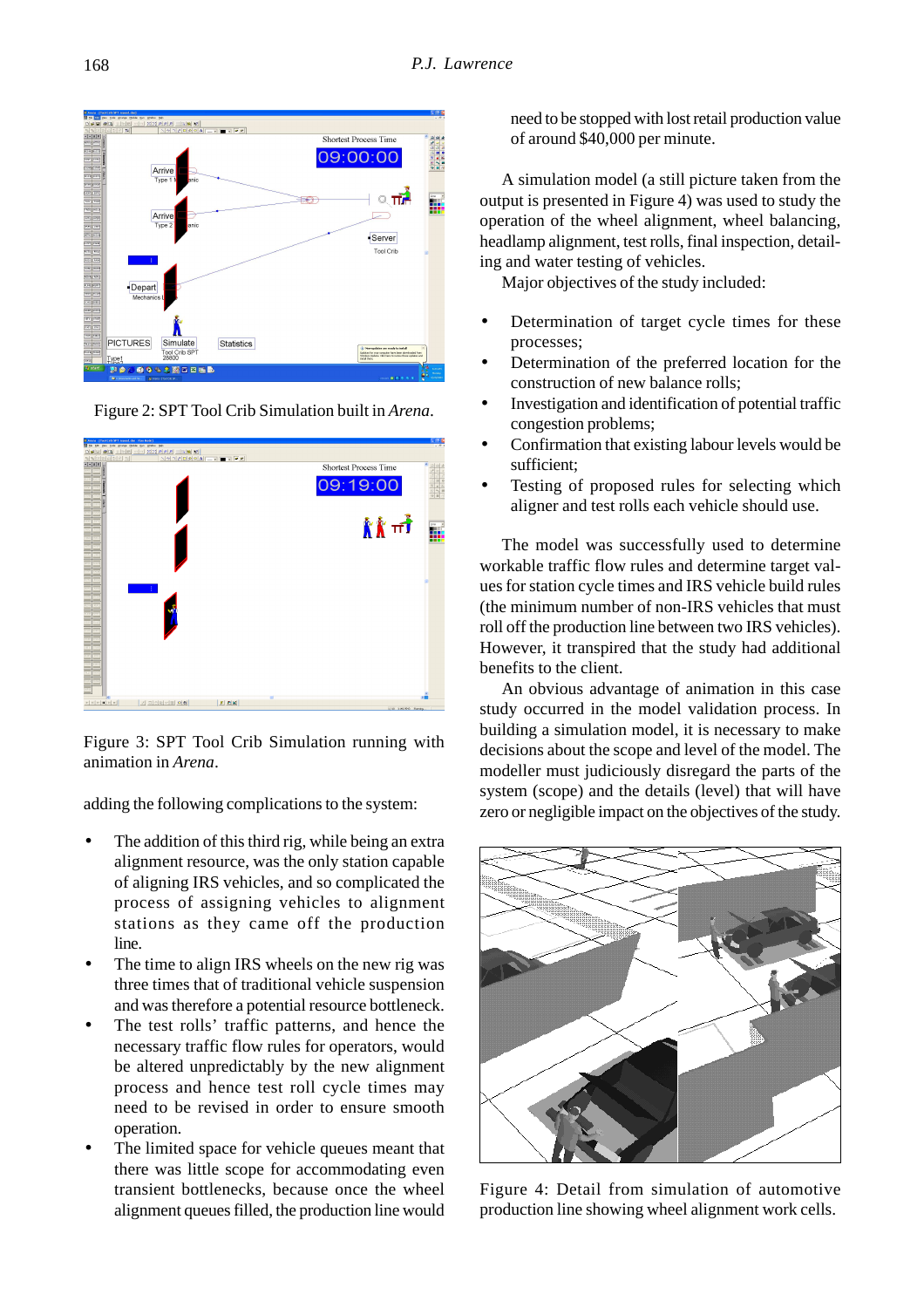However, in doing this, assumptions are being made about the system's performance and so there is always the chance that such assumptions, and hence the model, are invalid. For this reason, model validation is a vital (though often neglected) part of the process of conducting a simulation study.

A sometimes-useful technique for model validation is the Turing test, where model output data sets are mixed with real system data and an expert, such as the operations manager, is given the task of determining which are which [2]. The inclusion of animation, and the ability to control its playback speed so that an entire shift could be viewed in real-time or in a few minutes, allowed a variation of the Turing test. Plant engineers were able to watch the animated operation and judge whether or not it was operating within the same parameters as the real plant. However, using animation, rather than numeric output, meant that shop floor operators – and not just graduate industrial engineers – were able to contribute to this process.

The most obvious educational advantage of this study came about during the model-building phase. At this point, the analyst needs to get a detailed understanding of how the production line operates so that an accurate model can be built. A significant part of this process involves interviewing the relevant engineers and asking a series of detailed questions. What became apparent in this process was that there were many operational details about which the engineers were unsure or where their views were not self-consistent. This often came as a revelation to the engineers concerned and led to many visits to the line to study just how it did operate. Hence, the process of simply trying to build a model had positive educational outcomes for the engineers.

Animation also meant that factory floor staff, such as supervisors and leading hands, could be involved in the design and decision making process. The proposed new system was presented to them via the animation and several suggestions and improvements to the operating rules of the line were made. These workers, normally excluded from operational decisionmaking, were able to make useful contributions and the company thus benefited from a knowledge base not often enough tapped.

In fact, this process of involving production staff in the model building exercise further served as education for the engineers in that it allowed production workers to watch the plant operating as the engineers believed it did and correct their misconceptions. For example, it turned out that the rules given by the engineers for how drivers choose which of the test roll stations to move each vehicle onto were inefficient,

even unworkable, and that shop floor workers had long ago changed the rules. Without the animated model, the engineers would never have learned about their misconception.

Indeed, it could also be argued that the contribution of factory floor staff might have saved the whole simulation study. During development, they were able to point out areas of deficiency in the model in terms of operating procedure details that may have rendered the model inaccurate, or at least remained undetected for some time.

The completed model then served a further educational role in that it was used to train plant operators on the new procedures when the new model re-tooling was completed.

#### **Case 2: New Plant Layout**

The purchase of new plant is very often a major expenditure and decisions such as these cannot be made lightly. Simulation without animation has served as a useful tool in assessing the operation of proposed new plant in the past but, at the end of the day, it can hope to do little more than convince the engineers. The decision makers at board level are often faced with approving a multi-million dollar capital expenditure whose operation is largely a mystery and of which they have little or no visual conception.

Visualisation via traditional 2-dimensional engineering drawings is difficult enough for experienced engineers but is nearly impossible for most general managers. This is sometimes overcome by building a physical scale model of the system. However, such models give little or no insight into plant operation and are generally difficult to amend as the project develops.

Animated simulation models were built for several new plant projects, including a high volume fastener manufacturing plant and a proposed bottle refilling plant (see Figure 5). The final layout of the bottle filling plant was reached through many iterations and varied significantly from the original conception. The animation included every pallet and every bottle in the plant and so, by watching the plant's operation, engineers were able to ensure that their operating procedures were viable and identify potential bottlenecks more easily.

Yet while the engineers developing the proposal readily admitted the value of such a simulation in their design process, they expressed even greater enthusiasm for the animation as a tool for their final presentation to the board. The team pointed out that, despite their working for many months on the project, approval for such expenditure in industry was often granted or denied by senior managers based upon a brief written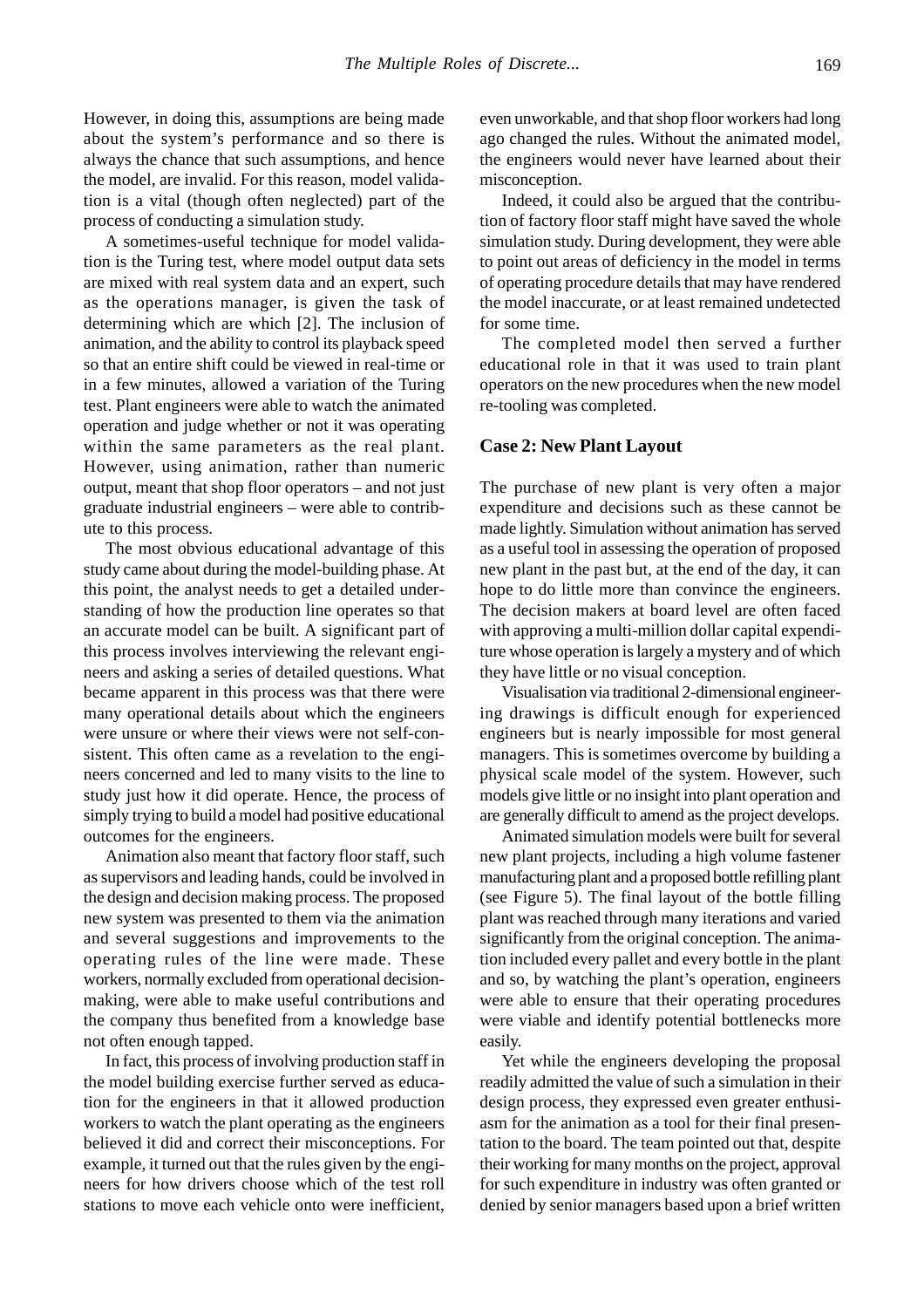

Figure 5: Green field gas bottling plant.

executive summary and a 15-minute presentation to the board. They felt that the ability to give their board a vivid dynamic image of exactly what they would be getting for their money would significantly enhance their chances of gaining support.

# **Case 3: Baggage Handling System**

A similar story relates to the construction of a major airport baggage handling system, a detail from which is shown in Figure 6. While the simulation study was able to prove that the proposed system would meet throughput requirements, this was never really in doubt. The primary purpose was to produce a video presentation of the system, complete with explanatory voice over, so as to present to senior managers for final approval.

# **Case 4: Data-driven Communications Network**

The new manager of a large telecommunications system commissioned a study of the processes involved in implementing changes to the database that drives the network. Large and small changes in the data occur at a rate of thousands per month, presenting a significant management problem. The study was commissioned in the hope that a more efficient, or at least controlled, operation could be designed. The core of this study was the construction of a simulation of the change control process from commissioning through design, construction, testing and final implementation.

This study was a classic example of education through being forced to answer the right questions.



Figure 6: Part of a proposed baggage handling system.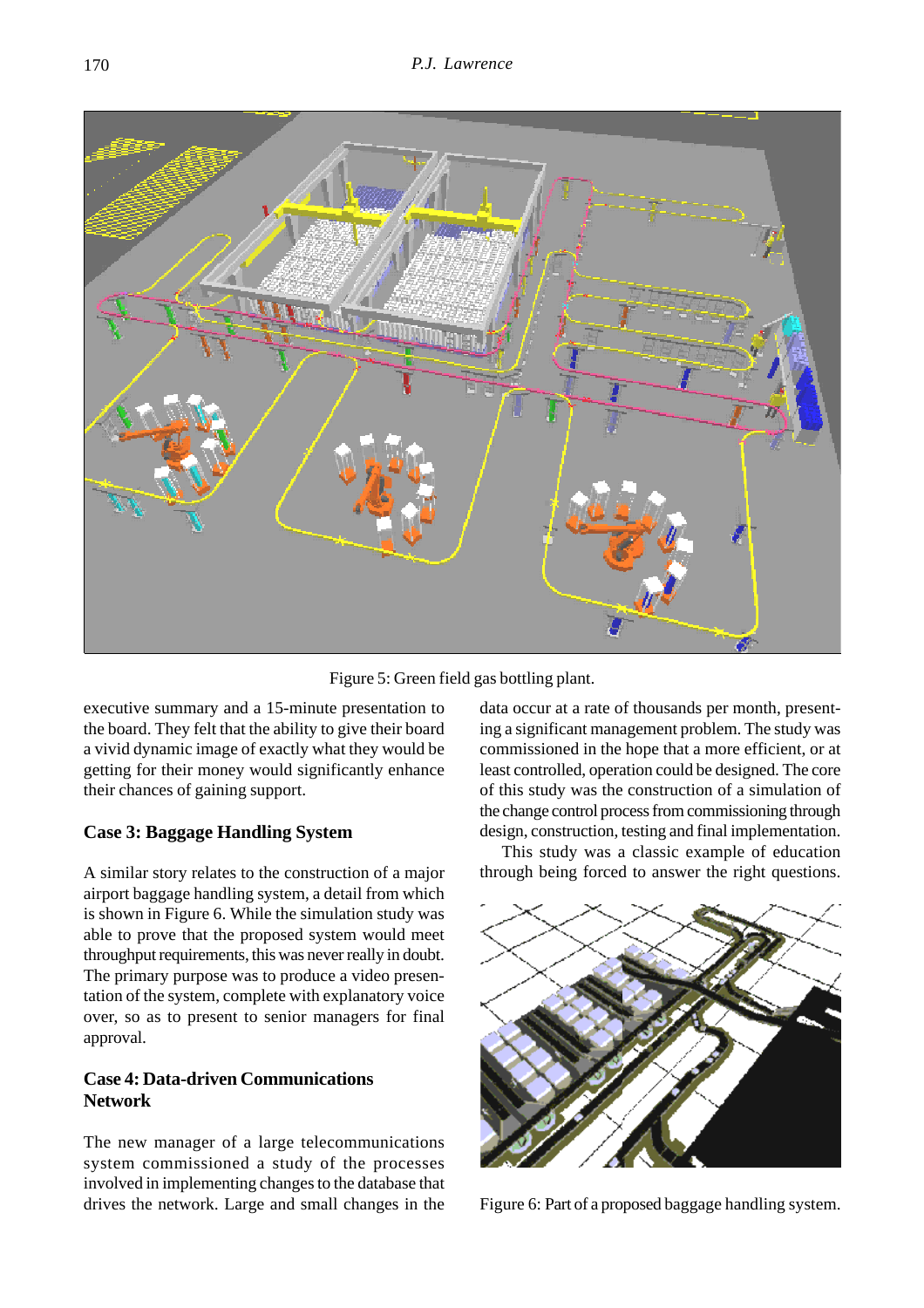The manager was an engineer who was not familiar with the processes involved in managing the network. Unfortunately, none of his subordinate engineers had a strong understanding of the operation outside their own area and so getting an overview of the system was not easy. The need to build an accurate model for the study rapidly became the driving force in the process of building a detailed picture of what was actually going on in the operation.

By the time the model was completed and had undergone preliminary testing, the project was terminated. Terminated, not as a failure but rather as a resounding success because its educational value had clarified the system enough for the manager to feel confident about managing further operations without the need for a simulation model. The process of building the model had revealed that the underlying system was not extremely complicated but that large volumes of data involved obscured its inherent simplicity.

#### **DISCUSSION**

While the major incentive for industrial simulation projects is the normally solution of some specific operation or design problem, these case studies show that the process results in substantial educational outcomes at various levels of the organisation. In fact, these educational outcomes can sometimes be of greater value than the original objectives of the study.

As can be seen from the descriptions above, a particularly common outcome of such studies is a much greater understanding of the organisation's operations, which results from being asked the necessary questions in order to build the simulation model. While this outcome may seem obvious, it is often quite unexpected. This highlights the fact that engineering staff are often not aware of just how much they do not know about what happens in their operations. In the automotive case study, this was apparent and in the communications network study, this outcome turned out to be the primary measure of success for the project.

In addition to the new understanding brought about by this questioning process, these studies have often served to clarify or correct long held management misconceptions about operational details. Once again, this was made apparent in the automotive case study where the simulation exercise served as the communication catalyst between shop floor and technical management staff. This is a valuable channel of communication often under-utilised in industry. In many cases, office-bound engineering managers can learn much from those whose livelihood and safety depend upon understanding the operational details of what goes on around them.

Physical engineering models are often used as training tools, particularly when trying to build familiarity with the layout of a system. However, this type of simulation model has the added dimension of being dynamic and can therefore show not just a static system view, but graphically represent the way system components interact and change over time. The accurate 3-dimensional animation of *QUEST* allows the user to *fly through* the system and view any part of it from any angle while it continues to operate. This gives a much better view of the space limitations involved in a plant than traditional simulation studies. These factors significantly enhance the models utility as a training tool for both management and shop floor employees.

Indeed, the ease with which complex systems can be understood via detailed animation, particularly at the macro level, has made simulation a useful tool for educating non-technical managers, clients and customers in system operations. This has proven particularly useful in marketing new plant proposals, both in-house and externally.

In both the baggage handling and new plant case studies discussed here, the primary stated aim was to determine system throughput but, in fact, these figures were already known from other engineering calculations performed as part of the system design process. As the projects progressed, it became apparent that the engineers and sales staff who commissioned the studies were far more interested in animation as a sales tool. The fact that the animation was driven by a realistic engineering simulation particularly enhanced its credibility. The model could be presented and perceived not as a cartoon mock up, but as a credible tool for educating customers about plant operations.

The developers of *QUEST*, Delmia Corp., produce another 3-dimensionally animated simulation program called *IGRIP*, which has the primarily function of assisting in the design of industrial robot work cycles and then automatically generating the necessary robot control code. A major industrial robot vendor in Australia now uses *IGRIP*, not to develop robot programs, but as a pre-sales marketing tool to allow customers to visualise the vendor's robots in their own factories. Animated models of work cells are routinely developed as part of the tendering process for new clients and are also used as *attention getters* at trade shows. The senior sales and management staff within the company have repeatedly expressed the view that such animations give them a significant competitive advantage.